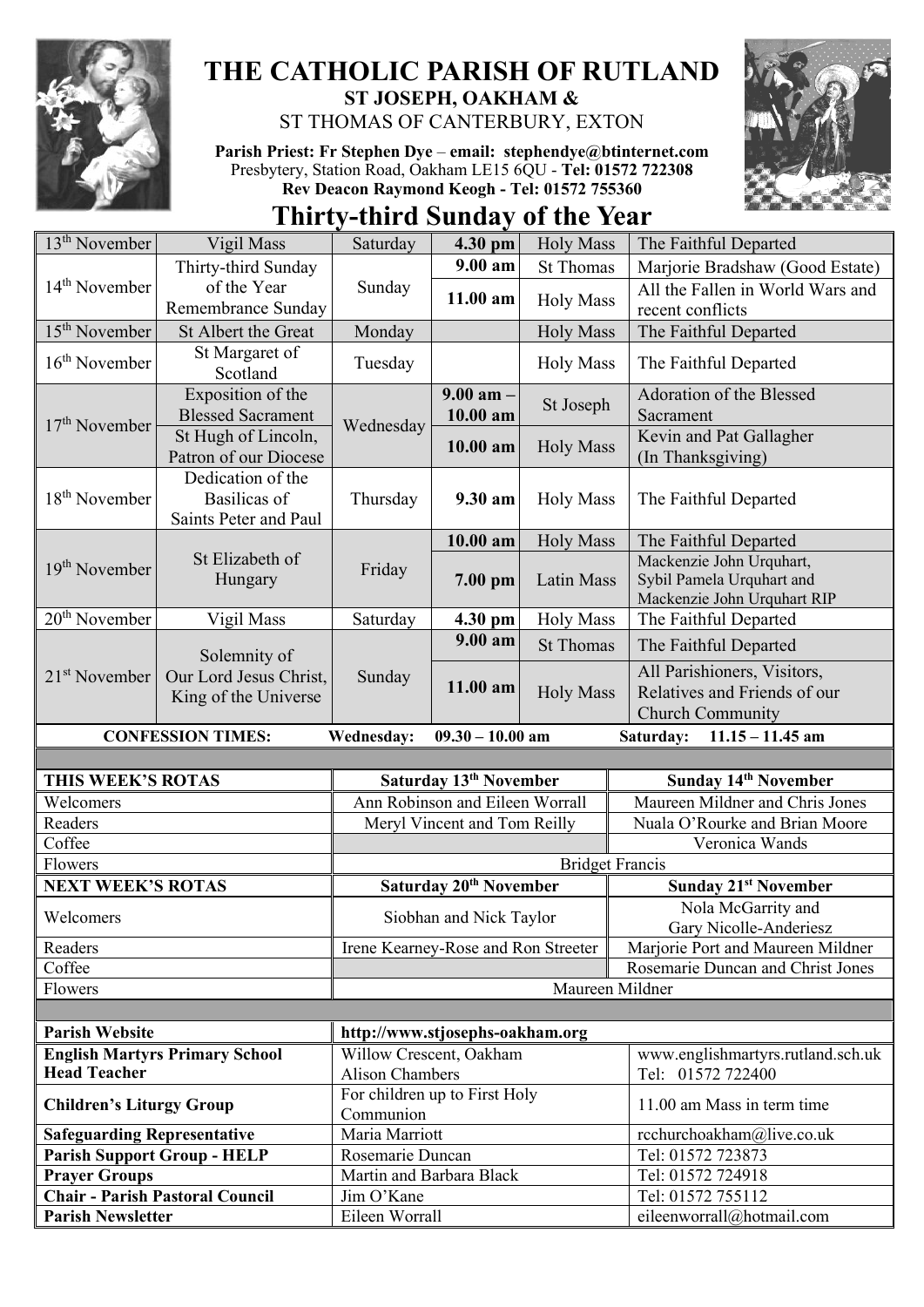**Please pray for the following who are ill:** *Colleen Lully, Mary Hurst, Sarah Ennis, Marie-Jeanne LloydHughes, Philip Quinn, Teresa Thompson, Sharon Larkworthy, Halina Woolford, Elizabeth Fay, Myra Smith, Janet and Barry ChalmersStevens, Fr David Bowler, Annie Welsh, Daniel Dopson, Floss Jepson, Joy Widdows, Krystyna Chritchlow, Sally Blythin, Richard Goodger, Jim Whalley, Anne Stevenson, Fr John Trenchard, Elisabeth Simpson, Florence Valentine, Alison Pepperdine. Neil Mackenzie, David Price, Brian Jiggins, Fr Kevin Gradwell, Moira McCormick, Claire Smith, Fiona Ruddle, Elsie Fay and Calum Simpson If you cannot see your loved one's name in this sick list online you need to sign a consent form – please email Maria at*[rcchurchoakham@live.co.uk](mailto:rcchurchoakham@live.co.uk)

**Anniversaries**  *Terasina Kilpatrick, Mary Crump, Aubrey Minckley, Louisa Ford, Anna Heard, Mary Mould, Monica Martin, Charles Young, Patrick O'Callaghan, Frances Kinloch, Denis Phelan, Evangelina Cooper, Rita Wilson, Annie Williamson, Maria Boyle, Ricardo Burgio, Jonathan Port and Aline Egan*

| <b>Last Week's Collection</b>      |         | Just to clarify a couple of issues that arose at Monday night's Synod meeting    |  |  |  |  |
|------------------------------------|---------|----------------------------------------------------------------------------------|--|--|--|--|
| Envelopes                          | £68.00  | (8 <sup>th</sup> November)                                                       |  |  |  |  |
| Loose Plate                        | £178.00 | Quotations from the Conciliar and post-Conciliar Documents of Vatican            |  |  |  |  |
| <b>Standing Orders</b>             | £630.00 | Council II.                                                                      |  |  |  |  |
| Total                              | £876.00 | 1. A suitable place may be allotted to the vernacular in Masses which are        |  |  |  |  |
|                                    |         | celebrated with the people, especially in the readings and the common            |  |  |  |  |
|                                    |         | prayer Nevertheless, care must be taken to ensure that the faithful may          |  |  |  |  |
|                                    |         | also be able to say or sing together in Latin those parts of the Ordinary of the |  |  |  |  |
| Don't forget to join us for coffee |         | Mass which pertain to them (from the Constitution on the Sacred Liturgy,         |  |  |  |  |
| after Holy Mass on                 |         | Sacrosanctum Concilium, paragraph 54.)                                           |  |  |  |  |
| Wednesday and Sunday.              |         | 2. From the letter to Bishops on the Minium Repertoire of Plainchant a desire    |  |  |  |  |
|                                    |         | which the Holy Father had frequently expressed that all the faithful should      |  |  |  |  |
|                                    |         | know at least some Latin Gregorian Chants such as, for example, the Gloria,      |  |  |  |  |
| This Remenbrance Sunday at         |         | the Credo, the Sanctus and the Agnus Dei (paragraph 1 of the document).          |  |  |  |  |
| the 11.00 am Mass we will          |         | In future Synodal Meetings, it should be our duty:                               |  |  |  |  |
| observe two minutes silence for    |         | Not to promote disorder<br>$\bullet$                                             |  |  |  |  |
| All the Fallen in two World Wars   |         | Not to let ignorance lead us down the wrong path.<br>$\bullet$                   |  |  |  |  |
| and in more recent conflicts.      |         |                                                                                  |  |  |  |  |

**'A Change of Era' – Saturday 20th November** Hard on the heels of COP26, join our online Diocesan Justice and Peace Assembly, with Bishop Patrick and parishioners from around our Diocese, and two high profile keynote speakers:

- **Lord Deben** Chair of the Climate Change Committee, which advises the UK Government on climate policy
- **Raymond Friel** Chief Executive of Caritas Social Action Network

Pope Francis has said "We do not live in an era of change, so much as a change of era." There is no doubting his words. Covid-19 is still rife worldwide and climate change is accelerating, In these turbulent times, three things abide – faith, hope and love.

You will be warmly welcome to join by Zoom from  $10.00$  am  $-1.15$  pm on Saturday  $20<sup>th</sup>$  November to listen and share what the Spirit is saying to the Church – particularly as Parish communities called to mission in the wake of Covid-19 and the Glasgow climate summit which closes this week. More details and booking at

[www.dioceseofnottingham.uk/changeofera](http://www.dioceseofnottingham.uk/changeofera) or call 0115 6481509.<br>Synod The next Parish Synod Meeting will be on Wednesda

**Synod The next Parish Synod Meeting will be on Wednesday 24th November at 7.00 pm in the Meeting Room.**  This meeting is to consider what a Synod is and how my Parish can contribute to the Synodal Process. Suggested questions for each Parish to consider:

- 1. What is my dream for the Church, for my Parish, so that it can become more outward-looking, more missionary?
- 2. To achieve this dream, what do we need to stop doing?
- 3. What are we doing that needs to be developed or done differently?
- 4. Who are the people who feel left out and excluded in the Church? How can we reach out, listen to and love them? Think of two ideas – one for now and one for the future, to help include them.
- 5. What does the Holy Spirit inspire us to do in our Church? What do you think the Holy Spirit is calling us to do next?

**Synod Online Form** For those unable to join our Parish Meetings, you can submit your responses to the Parish questions online by visiting [www.dioceseofnottingham.uk/synod2023](http://www.dioceseofnottingham.uk/synod2023) and clicking on 'HAVE YOUR SAY'. The information submitted will feed into our own Parish reflections. This form can also be used by those on the margins of the Church or who are not a Catholic. We are being invited to ask those furthest away from our community to be involved, so I encourage you to share this with friends and family. Scan the QR code to go directly to the form.